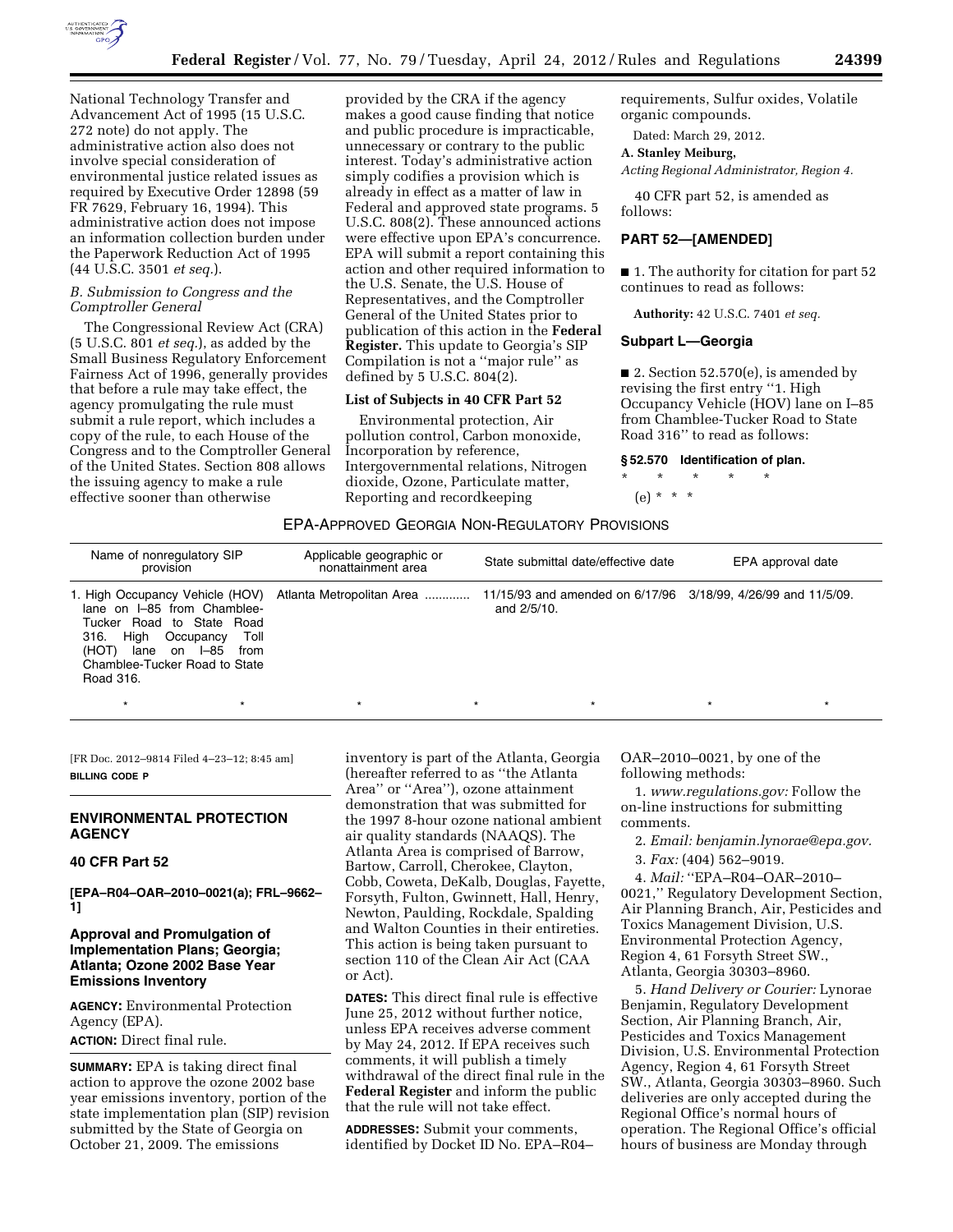Friday, 8:30 to 4:30, excluding federal holidays.

*Instructions:* Direct your comments to Docket ID No. EPA–R04–OAR–2010– 0021. EPA's policy is that all comments received will be included in the public docket without change and may be made available online at *[www.regulations.gov,](http://www.regulations.gov)* including any personal information provided, unless the comment includes information claimed to be Confidential Business Information (CBI) or other information whose disclosure is restricted by statute. Do not submit through *[www.regulations.gov](http://www.regulations.gov)* or email, information that you consider to be CBI or otherwise protected. The *[www.regulations.gov](http://www.regulations.gov)* Web site is an ''anonymous access'' system, which means EPA will not know your identity or contact information unless you provide it in the body of your comment. If you send an email comment directly to EPA without going through *[www.regulations.gov,](http://www.regulations.gov)* your email address will be automatically captured and included as part of the comment that is placed in the public docket and made available on the Internet. If you submit an electronic comment, EPA recommends that you include your name and other contact information in the body of your comment and with any disk or CD–ROM you submit. If EPA cannot read your comment due to technical difficulties and cannot contact you for clarification, EPA may not be able to consider your comment. Electronic files should avoid the use of special characters, any form of encryption, and be free of any defects or viruses. For additional information about EPA's public docket visit the EPA Docket Center homepage at *[http://](http://www.epa.gov/epahome/dockets.htm) [www.epa.gov/epahome/dockets.htm.](http://www.epa.gov/epahome/dockets.htm)* 

*Docket:* All documents in the electronic docket are listed in the *[www.regulations.gov](http://www.regulations.gov)* index. Although listed in the index, some information is not publicly available, i.e., CBI or other information whose disclosure is restricted by statute. Certain other material, such as copyrighted material, is not placed on the Internet and will be publicly available only in hard copy form. Publicly available docket materials are available either electronically in *[www.regulations.gov](http://www.regulations.gov)* or in hard copy at the Regulatory Development Section, Air Planning Branch, Air, Pesticides and Toxics Management Division, U.S. Environmental Protection Agency, Region 4, 61 Forsyth Street SW., Atlanta, Georgia 30303–8960. EPA requests that if at all possible, you contact the person listed in the **FOR FURTHER INFORMATION CONTACT** section to

schedule your inspection. The Regional Office's official hours of business are Monday through Friday, 8:30 to 4:30, excluding federal holidays.

**FOR FURTHER INFORMATION CONTACT:** Sara Waterson, Regulatory Development Section, Air Planning Branch, Air, Pesticides and Toxics Management Division, U.S. Environmental Protection Agency, Region 4, 61 Forsyth Street SW., Atlanta, Georgia 30303–8960. The telephone number is (404) 562–9061. Ms. Waterson can be reached via electronic mail at

*[waterson.sara@epa.gov.](mailto:waterson.sara@epa.gov)* 

# **SUPPLEMENTARY INFORMATION:**

#### I. Background

II. Analysis of State's Submittal III. Final Action IV. Statutory and Executive Order Reviews

## **I. Background**

On July 18, 1997, EPA promulgated a revised 8-hour ozone NAAQS of 0.08 parts per million (ppm). Under EPA's regulations at 40 CFR part 50, the 1997 8-hour ozone NAAQS is attained when the 3-year average of the annual fourth highest daily maximum 8-hour average ambient air quality ozone concentration is less than or equal to 0.08 ppm (i.e., 0.084 ppm when rounding is considered) (69 FR 23857, April 30, 2004).1 Ambient air quality monitoring data for the 3-year period must meet a data completeness requirement. The ambient air quality monitoring data completeness requirement is met when the average percent of days with valid ambient monitoring data is greater than 90 percent, and no single year has less than 75 percent data completeness as determined in 40 CFR part 50, appendix I.

Upon promulgation of a new or revised NAAQS, the CAA requires EPA to designate as nonattainment any area that is violating the NAAQS, based on the three most recent years of ambient air quality data at the conclusion of the designation process. The Atlanta Area was designated nonattainment for the 1997 8-hour ozone NAAQS on April 30, 2004 (effective June 15, 2004) using 2001–2003 ambient air quality data (69 FR 23857, April 30, 2004). At the time of designation the Atlanta Area was classified as a marginal nonattainment area for the 1997 8-hour ozone NAAQS. In the April 30, 2004, Phase I Ozone Implementation Rule, EPA established ozone nonattainment

area attainment dates based on Table 1 of Section 181(a) of the CAA. This established an attainment date 3 years after the June 15, 2004, effective date for areas classified as marginal areas for the 1997 8-hour ozone nonattainment designations. Therefore, the Atlanta Area's original attainment date was June 15, 2007. *See* 69 FR 23951, April 30, 2004.

The Atlanta Area failed to attain the 1997 8-hour ozone NAAQS by June 15, 2007 (the applicable attainment date for marginal nonattainment areas), and did not qualify for any extension of the attainment date as a marginal area. As a consequence of this failure, on March 6, 2008, EPA published a rulemaking determining that the Atlanta Area failed to attain and, consistent with section 181(b)(2) of the CAA, the Atlanta Area was reclassified by operation of law to the next highest classification, or ''moderate'' nonattainment. *See* 73 FR 12013, March 6, 2008. When an area is reclassified, a new attainment date for the reclassified area must be established. Section 181 of the CAA explains that the attainment date for moderate nonattainment areas shall be as expeditiously as practicable, but no later than six years after designation, or June 15, 2010. EPA further required that Georgia submit the SIP revisions meeting the new moderate area requirements as expeditiously as practicable, but no later than December 31, 2008.

Under certain circumstances, the CAA allows for extensions of the attainment dates prescribed at the time of the original nonattainment designation. In accordance with CAA section 181(a)(5), EPA may grant up to 2 one-year extensions of the attainment date under specified conditions. On November 30, 2010, EPA determined that Georgia met the CAA requirements to obtain a oneyear extension of the attainment date for the 1997 8-hour ozone NAAQS for the Atlanta Area. *See* 75 FR 73969. As a result, EPA extended the Atlanta Area's attainment date from June 15, 2010, to June 15, 2011, for the 1997 8-hour ozone NAAQS.

On October 21, 2009, Georgia submitted an attainment demonstration and associated reasonably available control measures (RACM), reasonable available control technology (RACT), contingency measures, a 2002 base-year emissions inventory and other planning SIP revisions related to attainment of the 1997 8-hour ozone NAAQS in the Atlanta Area (hereafter referred to as ''the Atlanta Area's attainment demonstration submission.'') The reasonable further progress (RFP) plan was also submitted on October 21, 2009,

<sup>1</sup>EPA issued a revised 8-hour ozone NAAQS in 2008. The current proposed action, however, is being taken with regard to the 1997 8-hour ozone NAAQS. Requirements for the Atlanta Area for the 2010 8-hour ozone NAAQS will be addressed in the future.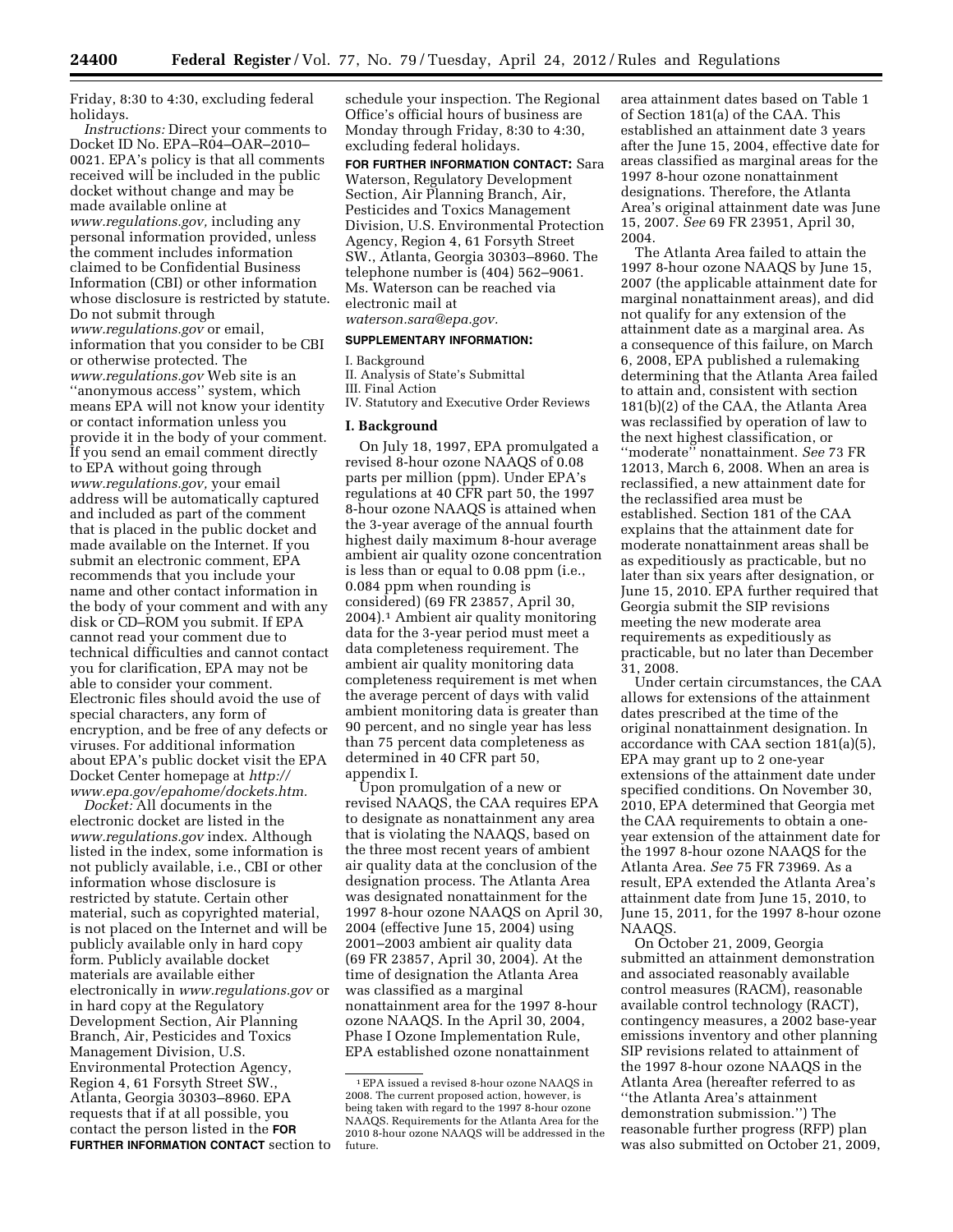under separate cover letter. Subsequently, on June 23, 2011 (76 FR 36873), EPA determined that the Atlanta Area attained the 1997 8-hour ozone NAAQS. The determination of attaining data was based upon complete, quality-assured and certified ambient air monitoring data for the 2008–2010 period, showing that the Area had monitored attainment of the 1997 8-hour ozone NAAQS. The requirements for the Area to submit an attainment demonstration and associated RACM, RFP plan, contingency measures, and other planning SIP revisions related to attainment of the 1997 8-hour ozone NAAQS were suspended as a result of the determination of attainment, so long as the Area continues to attain the 1997 8-hour ozone NAAQS. *See* 40 CFR 52.582(d).

On February 16, 2012, Georgia withdrew the Atlanta Area's attainment demonstration (except RACT and the

emissions inventory) as allowed by 40 CFR 51.918; however, such withdrawal does not suspend the emissions inventory requirement found in CAA section 182(a)(1). Section 182(a)(1) of the CAA requires submission and approval of a comprehensive, accurate, and current inventory of actual emissions. EPA is now approving the emissions inventory portion of the Atlanta Area's attainment demonstration SIP revision submitted by the State of Georgia on October 21, 2009, as required by section 182(a)(1). EPA will take action on the RACT portion of Georgia's October 21, 2009, SIP revision, and on the RFP SIP revision in a separate action.

## **II. Analysis of State's Submittal**

As discussed above, section 182(a)(1) of the CAA requires areas to submit a comprehensive, accurate and current inventory of actual emissions from all sources of the relevant pollutant or

pollutants in such area. Georgia selected 2002 as base year for the emissions inventory per 40 CFR 51.915. Emissions contained in the Atlanta attainment plan cover the general source categories of stationary point and area sources, non-road and on-road mobile sources, and biogenic sources. A detailed discussion of the emissions inventory development can be found in Appendix K of the Georgia submittal; a summary is provided below. Table 3–4 in the October 29, 2009, submittal lists electric generating unit (EGU) point sources in and near the Atlanta nonattainment area and the average daily ozone season nitrogen oxides  $(NO_X)$  emissions. Table 3–5 in the October 29, 2009, submittal lists non-EGU point sources in the Atlanta nonattainment counties with  $NO<sub>x</sub>$  emissions larger than 100 tons/ year.

The tables below provide a summary of the annual 2002 emissions of  $NO_X$ and volatile organic compounds (VOC).

#### TABLE 1—2002 POINT AND AREA SOURCES ANNUAL EMISSIONS FOR THE ATLANTA AREA

[Tons per year]

| County   |                       | Point                |                      | Area                  |                       | On-road               |                      | Non-road              |  |
|----------|-----------------------|----------------------|----------------------|-----------------------|-----------------------|-----------------------|----------------------|-----------------------|--|
|          |                       | <b>VOC</b>           | $NO_{X}$             | <b>VOC</b>            | $NO_{X}$              | <b>VOC</b>            | $NO_{X}$             | <b>VOC</b>            |  |
|          | 0.06                  | 0.02                 | 0.45                 | 3.74                  | 5.69                  | 4.30                  | 1.41                 | 0.75                  |  |
|          | 69.92                 | 1.31                 | 1.30                 | 8.05                  | 15.76                 | 10.56                 | 3.89                 | 2.54                  |  |
|          | 0.06                  | 0.85                 | 1.30                 | 9.54                  | 10.91                 | 8.10                  | 2.39                 | 1.87                  |  |
|          | 0.20                  | 0.13                 | 0.72                 | 6.30                  | 10.25                 | 5.17                  | 3.59                 | 5.30                  |  |
|          | 0.30                  | 1.29                 | 1.08                 | 9.53                  | 19.96                 | 9.90                  | 19.21                | 3.83                  |  |
|          | 12.62                 | 0.89                 | 4.12                 | 28.18                 | 50.66                 | 26.84                 | 12.67                | 18.82                 |  |
| DeKalb   | 23.08<br>0.49<br>0.06 | 0.62<br>4.66<br>0.08 | 0.89<br>4.06<br>0.48 | 3.94<br>44.67<br>3.93 | 7.86<br>63.33<br>9.70 | 3.75<br>31.21<br>4.54 | 3.30<br>9.98<br>1.87 | 2.49<br>16.76<br>1.26 |  |
| Favette  | <br>0.12              | <br>0.48             | 0.77<br>0.84         | 4.69<br>4.82          | 5.20<br>8.41          | 2.84<br>4.28          | 2.18<br>3.11         | 1.91<br>5.36          |  |
|          | 5.46                  | 5.42                 | 6.59                 | 49.47                 | 91.42                 | 46.10                 | 20.02                | 17.19                 |  |
|          | 0.09                  | 0.13                 | 4.55                 | 32.02                 | 49.26                 | 25.20                 | 15.36                | 23.85                 |  |
|          | 0.29                  | 0.69                 | 2.79                 | 13.69                 | 15.12                 | 11.59                 | 3.80                 | 6.47                  |  |
|          | 6.44                  | 1.34                 | 0.60                 | 5.26                  | 13.40                 | 6.40                  | 4.68                 | 2.75                  |  |
|          | 0.00                  | 2.01                 | 0.79                 | 5.21                  | 6.72                  | 4.95                  | 1.95                 | 1.29                  |  |
|          | .                     |                      | 0.26                 | 3.51                  | 4.76                  | 2.57                  | 2.66                 | 1.43                  |  |
| Spalding | 0.08<br>0.00<br>0.01  | 0.44<br>0.18<br>0.32 | 1.00<br>0.79<br>0.47 | 4.28<br>5.95<br>4.92  | 5.70<br>5.25<br>5.72  | 2.88<br>4.14<br>4.66  | 1.59<br>0.87<br>1.70 | 1.42<br>1.21<br>1.53  |  |

The 182(a)(1) emissions inventory is developed by the incorporation of data from multiple sources. States were required to develop and submit to EPA a triennial emissions inventory according to the Consolidated Emissions Reporting Rule for all source categories (i.e., point, area, non-road mobile and on-road mobile). This inventory often forms the basis of data that are updated with more recent information and data that also is used in their attainment demonstration modeling inventory. Such was the case in the development of the 2002 emissions inventory that

was submitted in the State's attainment demonstration SIP for this Area. The 2002 emissions inventory was based on data developed with the Visibility Improvement State and Tribal Association of the Southeast (VISTAS) contractors and submitted by the States to the 2002 National Emissions Inventory. Several iterations of the 2002 inventories were developed for the different emissions source categories resulting from revisions and updates to the data. This resulted in the use of version G2 of the updated data to represent the point sources' emissions.

Data from many databases, studies and models (e.g., Vehicle Miles Traveled, fuel programs, the NONROAD 2002 model data for commercial marine vessels, locomotives and Clean Air Market Division, etc.) resulted in the inventory submitted in this SIP. The data were developed according to current EPA emissions inventory guidance ''Emissions Inventory Guidance for Implementation of Ozone and Particulate Matter National Ambient Air Quality Standards (NAAQS) and Regional Haze Regulations'' (August 2005) and a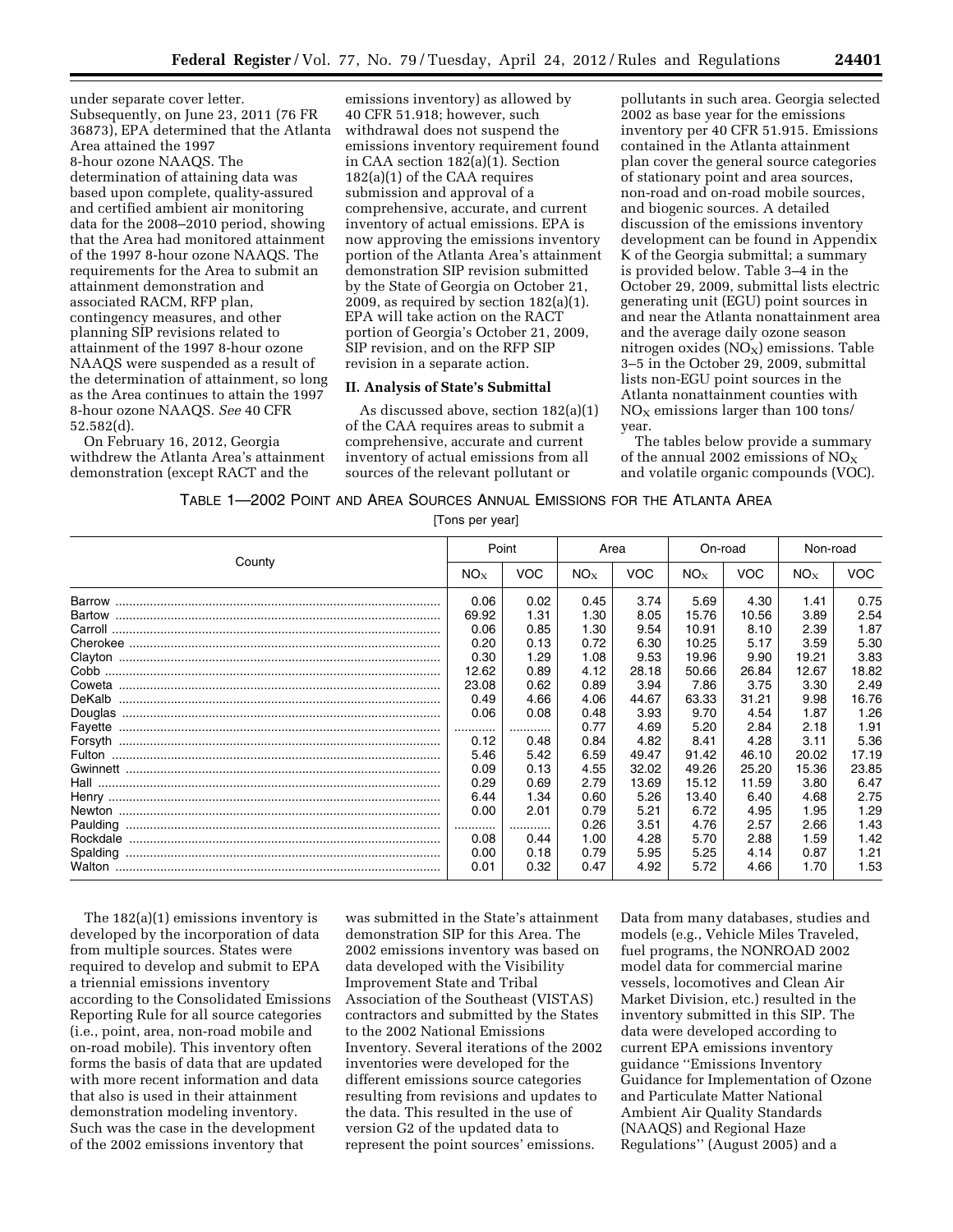quality assurance project plan that was developed through VISTAS and approved by EPA. EPA agrees that the process used to develop this inventory was adequate to meet the requirements of CAA section 182(a)(1) and the implementing regulations.

EPA has reviewed Georgia's emissions inventory and finds that it is adequate for the purposes of meeting section 182(a)(1) emissions inventory requirement. The emissions inventory is approvable because the emissions were developed consistent with the CAA, implementing regulations and EPA guidance for emission inventories.

## **III. Final Action**

EPA is approving the 2002 base-year emissions inventory portion of the Atlanta Area's attainment demonstration SIP revision, submitted by the State of Georgia on October 21, 2009, for the 1997 8-hour ozone NAAQS. This action is being taken pursuant to section 110 of the CAA. On March 12, 2008, EPA issued a revised ozone NAAQS. *See* 73 FR 16436. The current action, however, is being taken to address requirements under the 1997 8-hour ozone NAAQS. Requirements for the Atlanta Area under the 2008 ozone NAAQS will be addressed in the future. EPA is publishing this rule without prior proposal because the Agency views this as a noncontroversial submittal and anticipates no adverse comments. However, in the proposed rules section of this **Federal Register**  publication, EPA is publishing a separate document that will serve as the proposal to approve the SIP revision should adverse comments be filed. This rule will be effective June 25, 2012 without further notice unless the Agency receives adverse comments by May 24, 2012.

If EPA receives such comments, then EPA will publish a document withdrawing the final rule and informing the public that the rule will not take effect. All public comments received will then be addressed in a subsequent final rule based on the proposed rule. EPA will not institute a second comment period. Parties interested in commenting should do so at this time. If no such comments are received, the public is advised that this rule will be effective on June 25, 2012 and no further action will be taken on the proposed rule.

# **IV. Statutory and Executive Order Reviews**

Under the CAA, the Administrator is required to approve a SIP submission that complies with the provisions of the Act and applicable federal regulations.

42 U.S.C. 7410(k); 40 CFR 52.02(a). Thus, in reviewing SIP submissions, EPA's role is to approve state choices, provided that they meet the criteria of the CAA. Accordingly, this action merely approves state law as meeting federal requirements and does not impose additional requirements beyond those imposed by state law. For that reason, this action:

• Is not a ''significant regulatory action'' subject to review by the Office of Management and Budget under Executive Order 12866 (58 FR 51735, October 4, 1993);

• Does not impose an information collection burden under the provisions of the Paperwork Reduction Act (44 U.S.C. 3501 *et seq.*);

• Is certified as not having a significant economic impact on a substantial number of small entities under the Regulatory Flexibility Act (5 U.S.C. 601 *et seq.*);

• Does not contain any unfunded mandate or significantly or uniquely affect small governments, as described in the Unfunded Mandates Reform Act of 1995 (Pub. L. 104–4);

• Does not have Federalism implications as specified in Executive Order 13132 (64 FR 43255, August 10, 1999);

• Is not an economically significant regulatory action based on health or safety risks subject to Executive Order 13045 (62 FR 19885, April 23, 1997);

• Is not a significant regulatory action subject to Executive Order 13211 (66 FR 28355, May 22, 2001);

• Is not subject to requirements of Section 12(d) of the National Technology Transfer and Advancement Act of 1995 (15 U.S.C. 272 note) because application of those requirements would be inconsistent with the CAA; and

• Does not provide EPA with the discretionary authority to address, as appropriate, disproportionate human health or environmental effects, using practicable and legally permissible methods, under Executive Order 12898 (59 FR 7629, February 16, 1994). In addition, this rule does not have tribal implications as specified by Executive Order 13175 (65 FR 67249, November 9, 2000), because the SIP is not approved to apply in Indian country located in the State, and EPA notes that it will not impose substantial direct costs on tribal governments or preempt tribal law.

The Congressional Review Act, 5 U.S.C. 801 *et seq.,* as added by the Small Business Regulatory Enforcement Fairness Act of 1996, generally provides that before a rule may take effect, the agency promulgating the rule must

submit a rule report, which includes a copy of the rule, to each House of the Congress and to the Comptroller General of the United States. EPA will submit a report containing this action and other required information to the U.S. Senate, the U.S. House of Representatives, and the Comptroller General of the United States prior to publication of the rule in the **Federal Register.** A major rule cannot take effect until 60 days after it is published in the **Federal Register.**  This action is not a ''major rule'' as defined by 5 U.S.C. 804(2).

Under section 307(b)(1) of the CAA, petitions for judicial review of this action must be filed in the United States Court of Appeals for the appropriate circuit by June 25, 2012. Filing a petition for reconsideration by the Administrator of this final rule does not affect the finality of this action for the purposes of judicial review nor does it extend the time within which a petition for judicial review may be filed, and shall not postpone the effectiveness of such rule or action. Parties with objections to this direct final rule are encouraged to file a comment in response to the parallel notice of proposed rulemaking for this action published in the proposed rules section of today's **Federal Register,** rather than file an immediate petition for judicial review of this direct final rule, so that EPA can withdraw this direct final rule and address the comment in the proposed rulemaking. This action may not be challenged later in proceedings to enforce its requirements. (*See* section 307(b)(2)).

# **List of Subjects in 40 CFR Part 52**

Environmental protection, Air pollution control, Incorporation by reference, Intergovernmental relations, Nitrogen dioxide, Ozone, Reporting and recordkeeping requirements, Volatile organic compounds.

Dated: April 4, 2012.

#### **A. Stanley Meiburg,**

*Acting Regional Administrator, Region 4.*  40 CFR part 52 is amended as follows:

# **PART 52—APPROVAL AND PROMULGATION OF IMPLEMENTATION PLANS**

■ 1. The authority citation for part 52 continues to read as follows:

**Authority:** 42 U.S.C. 7401 *et seq.* 

#### **Subpart L—Georgia**

 $\blacksquare$  2. Section 52.570(e), is amended by adding a new entry for ''Atlanta; 1997 8-Hour Ozone 2002 Base-Year Emissions Inventory'' to read as follows: